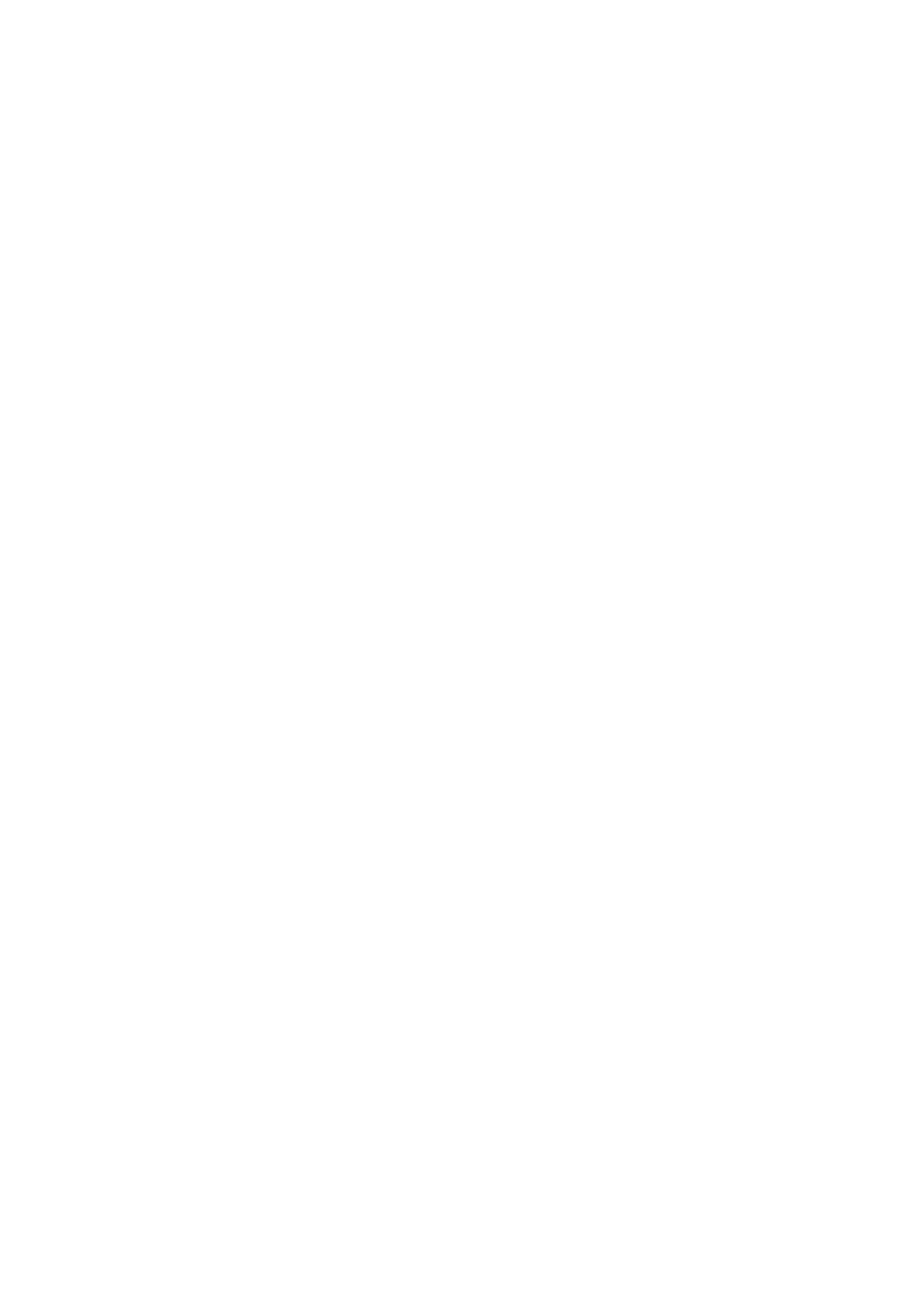

#### PRESENTATION NOTES TO THE WHAU LOCAL BOARD **22 JUNE 2022**

- <span id="page-2-0"></span>1. I am the Patron of No 3 (Auckland City) Squadron Air Training Corps
- 2. The Squadron also has the patronage of Auckland Council represented by a Charter that grants the privilege of using 'Auckland City' in its title.
- 3. The Squadron is one of two (Nos 3 and 19) occupying ideal facilities for the past 20 years on a site within the former boundaries of Carrington Unitec. They have helped mould the lives of thousands of good citizens over the past 80 years.
- 4. Up to 200 families are involved with the two squadrons and their cadet compliments.
- 5. After the sale of Unitec land to the government 3 years ago for a housing development there was an informal expectation that the facilities might remain in place as a valuable community facility, also able to be used by a variety of local resident groups. Otherwise, that the lease could be extended, if only in increments, until the delayed development got under way.
- 6. About six months ago some work began on part of the larger site and the supporting Trust attempted to get some certainty of tenure for forward planning.
- 7. A well-formed proposal was made to the local MP and to the Minister for Housing and Development seeking a meeting. The local office of the Ministry was kept informed of our actions and a representative of that office expressed appreciation for that consideration. Unfortunately, neither the local MP nor the Minister of Housing and Development were willing to engage in any way and several months passed with no real progress.
- 8. During that time Ward Councillors of Albert-Eden-Puketapapa and Whau Wards were apprised of our predicament and all expressed empathy and, in principle, a supportive attitude towards the problem the youth training units faced.
- 9. We have recently been informed by a spokesman for the Iwi authority that is planning the new housing development, not to expect a renewal or extension of our ground lease. The current lease expires on 1 October this year and the new, alarming, situation is that the buildings are to be removed by that that time as well.
- 10. As a consequence of this new housing policy these exceptional units that have served legions of our youth for so many years will soon have no home base - unless we can secure temporary facilities while locating a new site for the Squadrons' buildings.
- 11. The present site is approximately 2100m<sup>2</sup> but a minimum of 35m x 30m is needed for the buildings, plus parade ground/carparking space.

Attachment A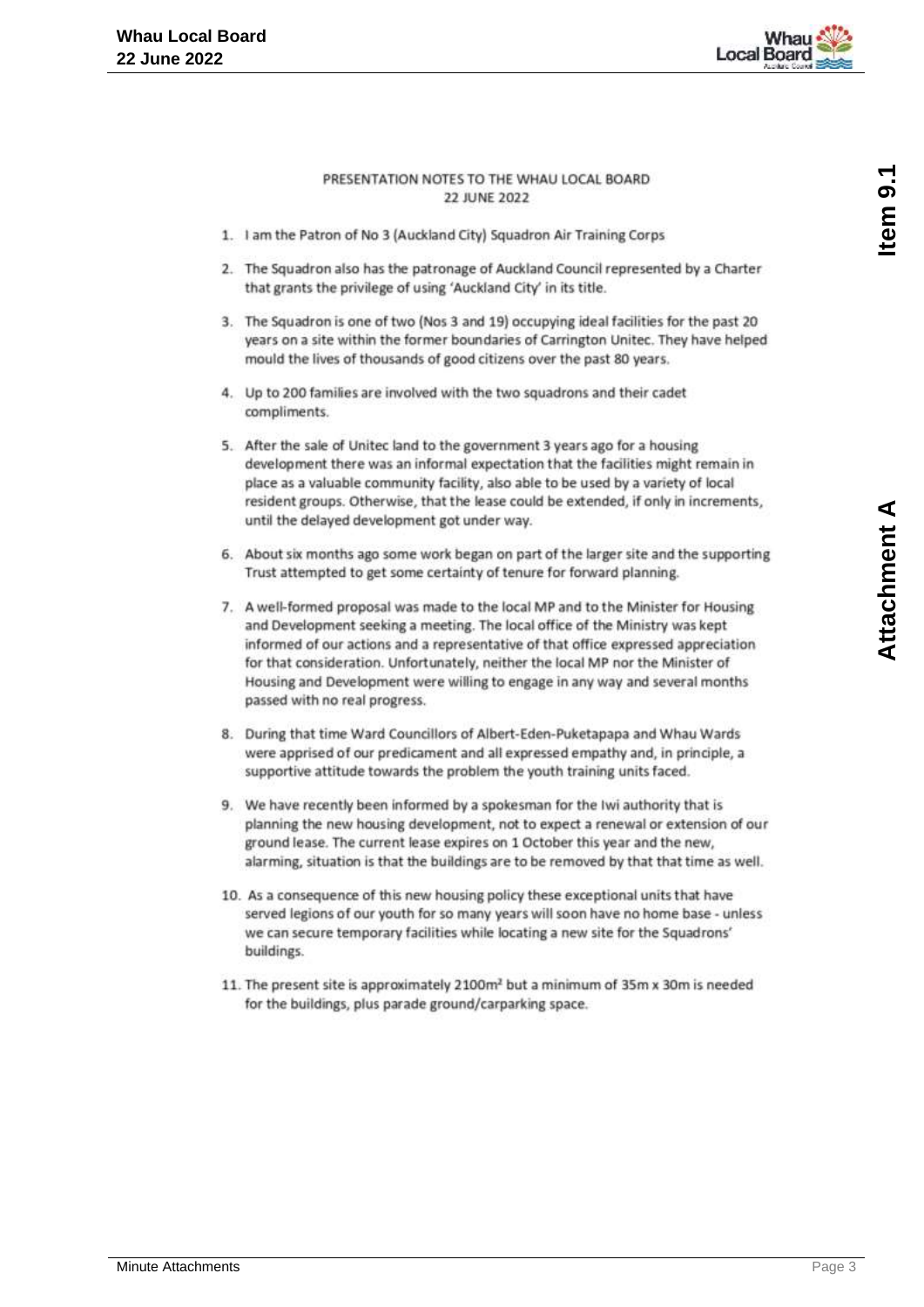

- 12. The Squadrons and their support committees of parents have been actively searching for potential open areas that might suit, and in seeking opportunities for cooperating with several schools, local churches, Scout groups, two RSAs, MOTAT, the Army at Arch Hill and two community halls, and have registered their need with the Leasing team at Auckland Council.
- 13. Their operating income is from activity fees from cadets, funds raised by the volunteer parents' committee work throughout the year such as raffles and weekend BBQs, some donations and a much-appreciated council grant towards the annual rental. All the officers, leaders and supporters are volunteers. They give their time freely for over 5000 hours every year.
- 14. My representation to you as local board members has a threefold purpose:
	- a. To apprise you of the situation,
	- b. to inspire your assistance to find a suitable site for a new permanent home for the squadrons within the Ward boundaries.
	- c. To be put in contact with the best officer or agent to facilitate approvals for relocation of the Units.
- 15. Please consider this plea with empathy for the welfare of the cadets and the ongoing service that the Air Training Corps provides to the youth of our Wards.

**Gordon Ragg AFC JP** Patron, No. 3 (Auckland City) Squadron ATC

Wording of the City of Auckland Youth Charter

**The City of Auckland** is sensible of the honourable record of the No. 3 Squadron Air Training Corps and wishes to recognise its years of service to the young citizens of Auckland by conferring on the Squadron authority to henceforth bear the title

No.3 (Auckland City) Squadron Air Training Corps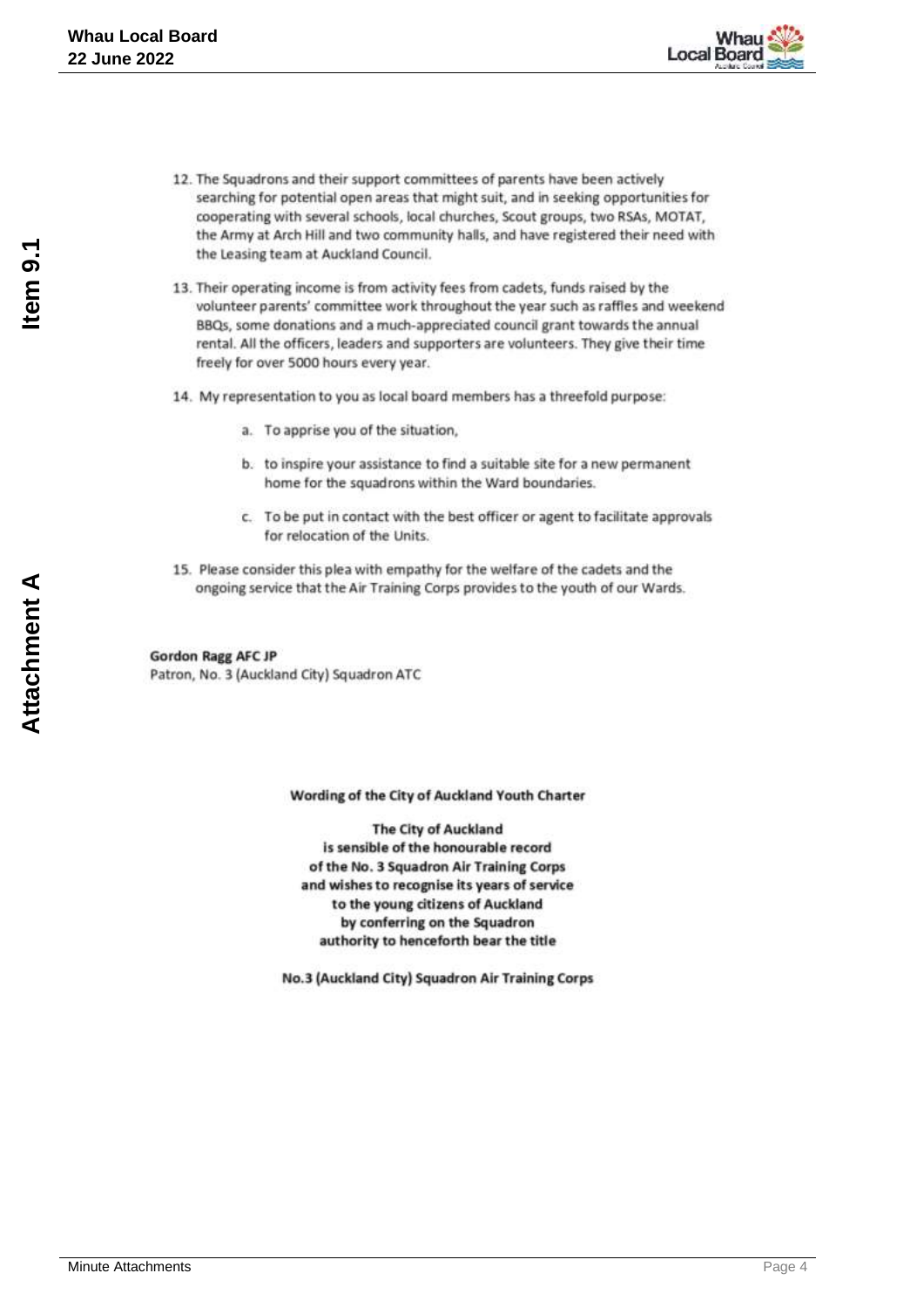

### <span id="page-4-0"></span>Resolutions of the Whau Local Board of 22 September 2021 on **Auckland Transport's Parking Strategy**

Resolution number WH/2021/100

MOVED by Chairperson K Thomas, seconded by Member J Rose:

That the Whau Local Board:

- a) welcome the opportunity to give feedback on the draft Auckland Transport Parking Strategy.
- b) agree that this parking strategy is necessary and support in principle a transition to a less car-focused city to support Auckland's in delivering on its commitments under Taruke a Tawhiri - Auckland's Climate Plan.
- c) reiterate its previously resolved feedback around parking as follows:
	- i) the Whau Local Board is concerned that the current approach to managing the transport needs associated with intensive urban development, particularly in brownfields areas such as Avondale, is reactive rather than proactive
	- ii) the Whau Local Board is concerned that in areas like Avondale where intensive brownfields development is happening the provision of infrastructure (including parking), along with access and connectivity is currently lagging behind development, as the Whau Local Board area is not considered a "growth" area, based on out-of-date information
	- iii) the local board supports in principle the shift away from off-street parking requirements for new housing developments, but it is concerned that new housing is already being built without off-street parking in areas with limited access to public or active transport
	- iv) the local board notes that the result of this is the shift towards intensive urban development with limited parking (in particular Avondale and New Lynn) is significant and compounding issues with parking and congestion, as an increasing number of people require on-street parking around busy town centres with inadequate access to alternative transport modes such as feeder buses
	- v) the local board notes the potential of using parking as a lever (including limiting and charging for parking) to discourage single-occupancy vehicle use and encourage mode shift towards public transport and active modes, but believes that it is irresponsible to promote this policy without first ensuring adequate access to alternative modes, and to park and ride facilities where appropriate
	- vi) the local board notes that the New Lynn Transport centre provides access to the rapid transit network for people throughout the western fringe and the southern Waitakere Ranges, and that provision of parking to support those who need to drive from their homes in these areas to their most convenient (or in some cases only) transport hub is essential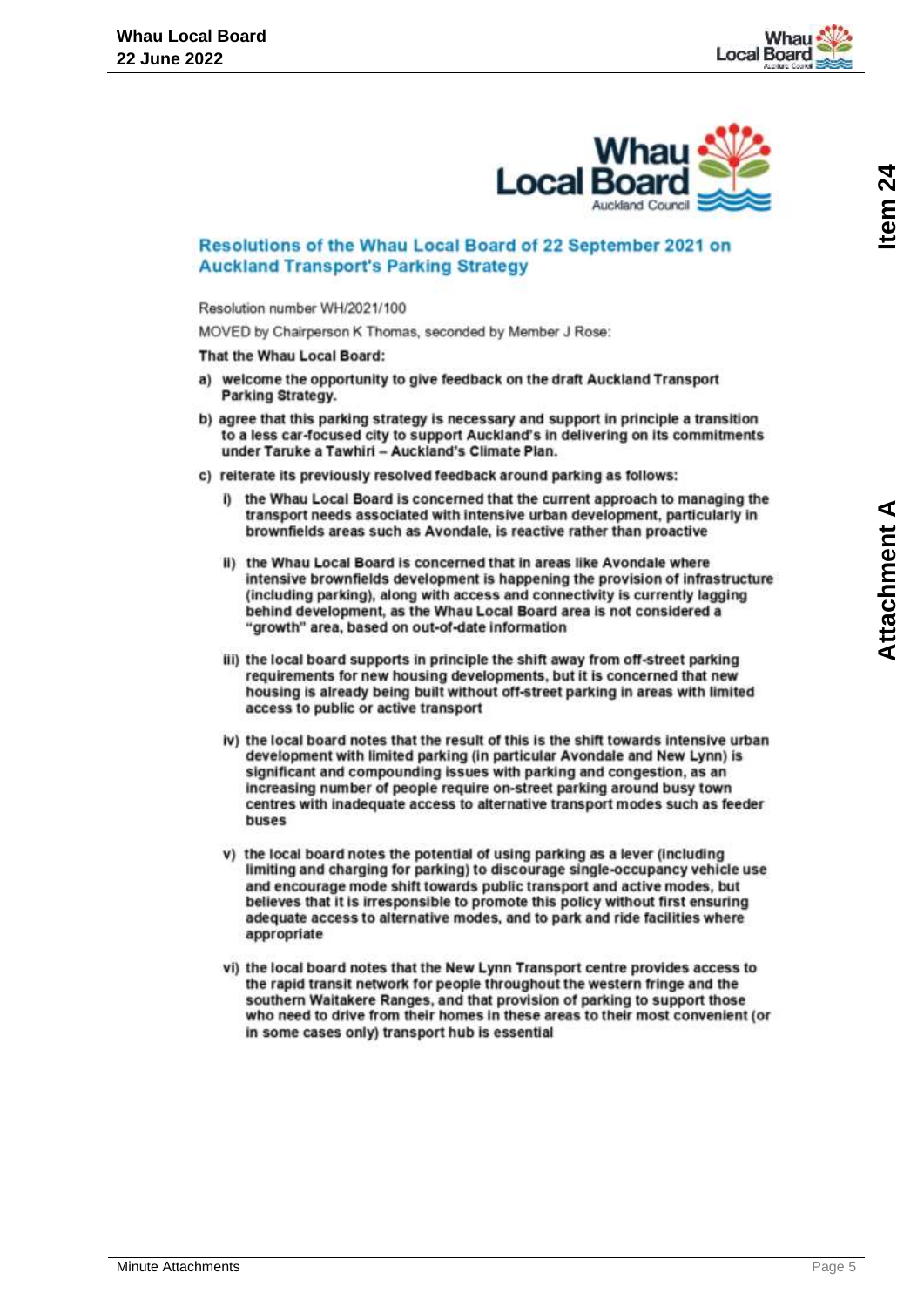

- vii) the local board notes that the unique geography and topography, alongside the relatively sparsely distributed population, of the Waitakere Ranges puts significant constraints on future provision of frequent bus services and makes active modes unrealistic for most, and access to park and ride facilities is critical to people in these communities
- viii) local board notes that people's ability to access the rapid transit network (particularly once the City Rail Link comes online) will be a huge benefit to people in the southern Waitäkere Ranges and their foothills (including areas such as Green Bay, Blockhouse Bay, and the southern and western parts of New Lynn), but only if they have the ability to access that network
- ix) the local board is aware that there is high demand for parking capacity at train stations right along the western rail line, but Auckland Transport's current preference for new park and rides to be considered only at the outer fringe of the public transport network (thereby ruling out all but a few of the northernmost stations on the western rail line) is short-sighted and of little use to communities in (for example) Huia, Langholm, Woodlands Park and Cornwallis, for whom New Lynn station is the most obvious and sensible choice
- x) the local board notes that the New Lynn Urban Plan 2010 makes specific provision for a multi-storey park and ride in New Lynn (Auckland's only **Transport-oriented Development)**
- xi) the local board notes that a parking study in New Lynn undertaken in 2017 reinforced the need for this facility, identifying a significant shortfall in future parking capacity
- xii) the local board notes that Auckland Council does not have the funds to deliver the multi-storey park and ride in New Lynn in the current Long-term Plan and that funding from central government would appear to be the only way to deliver transformative change to reduce carbon emissions in light of council's heavily constrained funding.
- d) note its concern about the potential for current public parking spaces to be lost through the Auckland Council Group's asset recycling programme in future. particularly in Avondale and New Lynn.
- e) request that any proposals for future repurposing of council-owned land currently used for parking include serious consideration of options that would at least retain current public parking capacity if not increase it.
- f) note its concern, given these issues, about the possibility of increased utilisation of time restriction or charging around the New Lynn town centre until there is evidence of a commitment to a significant increase in commuter parking capacity, ideally through the delivery of a multi-story park and ride.
- g) note its concern around the possibility of any increases in parking restriction around any town centres until there is a demonstrable commitment by all relevant agencies to address the issue of lack of parking capacity caused by intensive residential development, through multiple levers including investment in feeder buses, safe and convenient active transport connections and any other mechanisms to reduce parking demand.
- h) acknowledge that some residents experiencing issues with on-street parking by commuters, including some reports of poor parking behaviours (for example parking on berms or too close to driveways), may support introduction of time restrictions around our town centres but note that this will only serve to push the problem further out unless the broader issues around lack of commuter parking